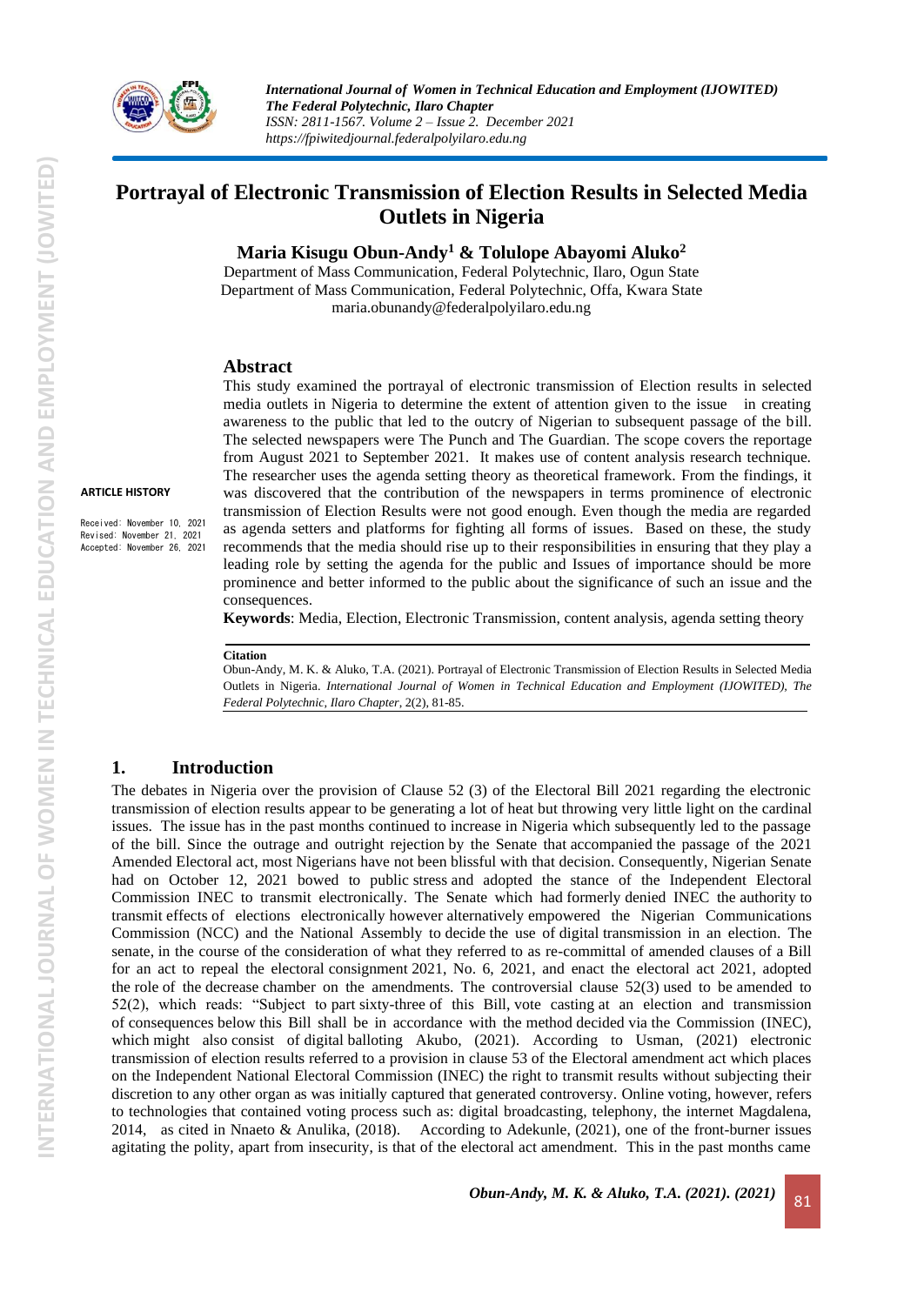

*International Journal of Women in Technical Education and Employment (IJOWITED) The Federal Polytechnic, Ilaro Chapter ISSN: 2811-1567. Volume 2 – Issue 2. December 2021 https://fpiwitedjournal.federalpolyilaro.edu.ng*

to light that a provision for electronic transmission of election results had been expunged from the proposed amendments to the Electoral Act. This as a result, triggered clamor in Nigeria. Astonishingly, the same National Assembly approved the use of other electronic means during elections as INEC deems fit but hinged on electronic transmission of the results based on the express approval by National Assembly and the Nigerian Communications Commission. The role of the media as it concerned electronic transmission of election result has no doubt called for investigation to find out how often the media report this issue because of the power of the media to set agenda for the public. Geyer, 2014 as cited in Lacas & Laguma, (2020), found that the media have the ability to set agenda for the public. This therefore means that, the media can achieve this through prominence and the frequency accorded to stories on electronic transmission of election results in Nigeria.

According to INEC position paper (2021), the attraction of electronic transmission of election results in Nigeria today could be summed up in three words trust, efficiency and safety. The media are fundamental to democracy, and a vote based political race is unimaginable without media. A free and reasonable political decision isn't just with regards to the opportunity to cast a ballot and the information on the best way to make a choice, yet additionally about a participatory interaction where citizens take part openly discuss and host satisfactory information about parties, policies, applicants and the political race process itself to settle on informed decisions. [https://aceproject.org/ace-en/topics/me/onePage.](https://aceproject.org/ace-en/topics/me/onePage) In the existing political affairs and society at large, media is indispensable for the protective straightforwardness of democratic processes. This is often known as its 'watchdog' job. Straightforwardness is wanted on many stages such as admittance to information; accountability and authenticity of people, business enterprise and cycles themselves; and for official cooperation and public discussion. [https://aceproject.org/ace-en/topics/me/onePage.](https://aceproject.org/ace-en/topics/me/onePage) The theoretical framework for this study was based on the agenda-setting theory propounded by Maxwell McCombs and Donald Shaw (1972). The main thrust of the Agenda Setting Theory is that the Mass media may not be powerful enough to determine for us what and how we actually think, they are obviously influential in determining what we as a nation, society or group think about at a particular time. Media resides in more than the amount of space or time devoted to a story and its position in the stream or on the page. Invariably, this theory is relevant to this study because it is the portrayal of the Electronic transmission of Election results in the media that will make the people to see the initiative as important in their informal discussion setting as well as the period given to the issue and its position in the newspaper

To this end, the study, therefore, examined the portrayal of electronic transmission of Election results in selected media outlets in Nigeria to determine the extent of attention given to the issue in creating awareness to the public that led to the outcry of Nigerian to subsequent passage of the bill. To achieve this aim, this study looked at how to ascertain the volume of stories on electronic transmission of election results reported by the newspaper, it determines the prominence of selected newspapers reportage of electronic transmission of election results in Nigeria and finally ascertained the direction of coverage given to electronic transmission of election results reported by the newspaper.

# **2. Materials and Methods**

The research designed used for this study was content analysis. This was used based on the fact that the study seeks to establish the extent of attention given by the newspaper to electronic transmission of Election results in Nigeria from August 2021 to September 2021. The data gathered from the selected newspapers were subjected to quantitative analysis. The study population includes all the selected newspaper editions produced and circulated in Nigeria within the period of study. The newspapers used were The Punch and The Guardian. The total population of the edition was 122. The study purposively selected from the population two national newspapers published and circulated each day as the sample size. The choice was based on the circulation, availability, and national coverage for this study. Meanwhile, out of the total population of 122 editions published only 46 editions reported stories on electronic transmission of election results which was used as sample size for this study. The data analysis was presented using simple percentage methods.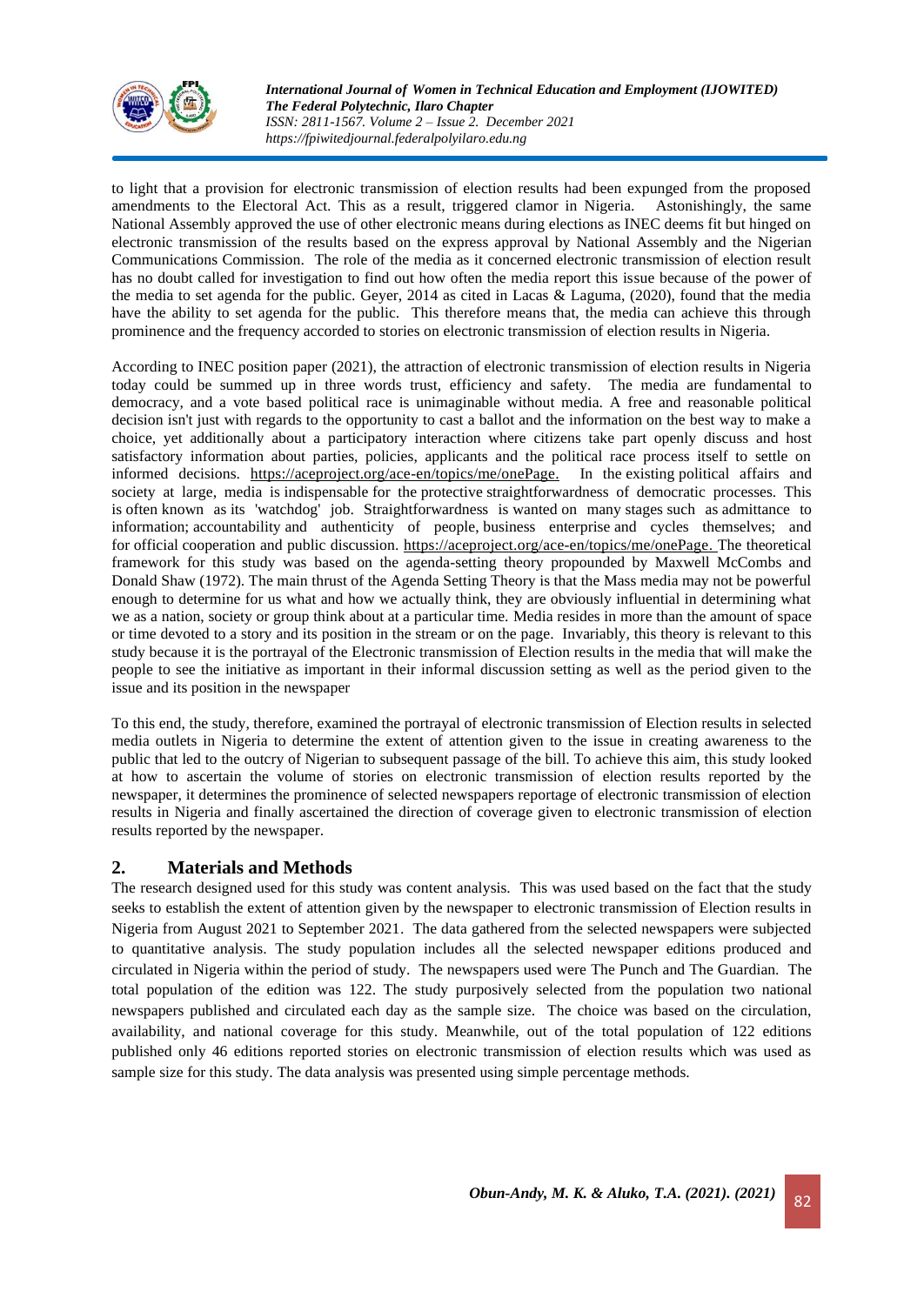

# **3. Results and Discussion**

The results and discussion of the contents analysis of the selected newspapers for this study are presented below:

Table 1: Distribution of selected Newspaper coverage on Electronic Transmission of Election Results.

| Month     | Year | Number of stories on<br>Electronic Transmission of<br><b>Election Results</b> | Percentage |
|-----------|------|-------------------------------------------------------------------------------|------------|
| August    | 2021 | 14                                                                            | 31%        |
| August    | 2021 | 11                                                                            | 24%        |
| September | 2021 | 9                                                                             | 19%        |
| September | 2021 | 12                                                                            | 26%        |
|           |      | 46                                                                            | 100%       |
|           |      |                                                                               |            |

#### Table 2: Prominence given to Electronic Transmission of Election Results.

| Media Outfit | Month         | Year | Placement   | Frequency | Percentage |
|--------------|---------------|------|-------------|-----------|------------|
| The Punch    | August & Sept | 2021 | Front page  | 10        | 28%        |
| The Guardian | August & Sept | 2021 | Front page  | 8         | 18%        |
| The Punch    | August & Sept | 2021 | Inside page | 16        | 28%        |
| The Guardian | August & Sept | 2021 | Inside page | 12        | 26%        |
| Total        |               |      |             | 46        | 100%       |

Table 3: Direction of coverage given to Electronic Transmission of Election Results.

| Media Outfit | Month         | Year | Placement | Frequency | Percentage |
|--------------|---------------|------|-----------|-----------|------------|
| The Punch    | August & Sept | 2021 | Positive  | 16        | 35%        |
| The Guardian | August & Sept | 2021 | Positive  | 12        | 26%        |
| The Punch    | August & Sept | 2021 | Negative  | 7         | 15%        |
| The Guardian | August & Sept | 2021 | Negative  | 6         | 14%        |
| The Punch    | August & Sept | 2021 | Neutral   |           | $0\%$      |
| The Guardian | August & Sept | 2021 | Neutral   | 5         | 10%        |
| Total        |               |      |           | 46        | 100%       |

Based on table 1 above, the result shows that the sample edition of the newspaper studied reported 46 stories on Electronic Transmission of Election Results. The Punch in August and September reported 25 stories representing 54% of the total number of stories for the two months. While The Guardian in August and

*Obun-Andy, M. K. & Aluko, T.A. (2021). (2021)* 83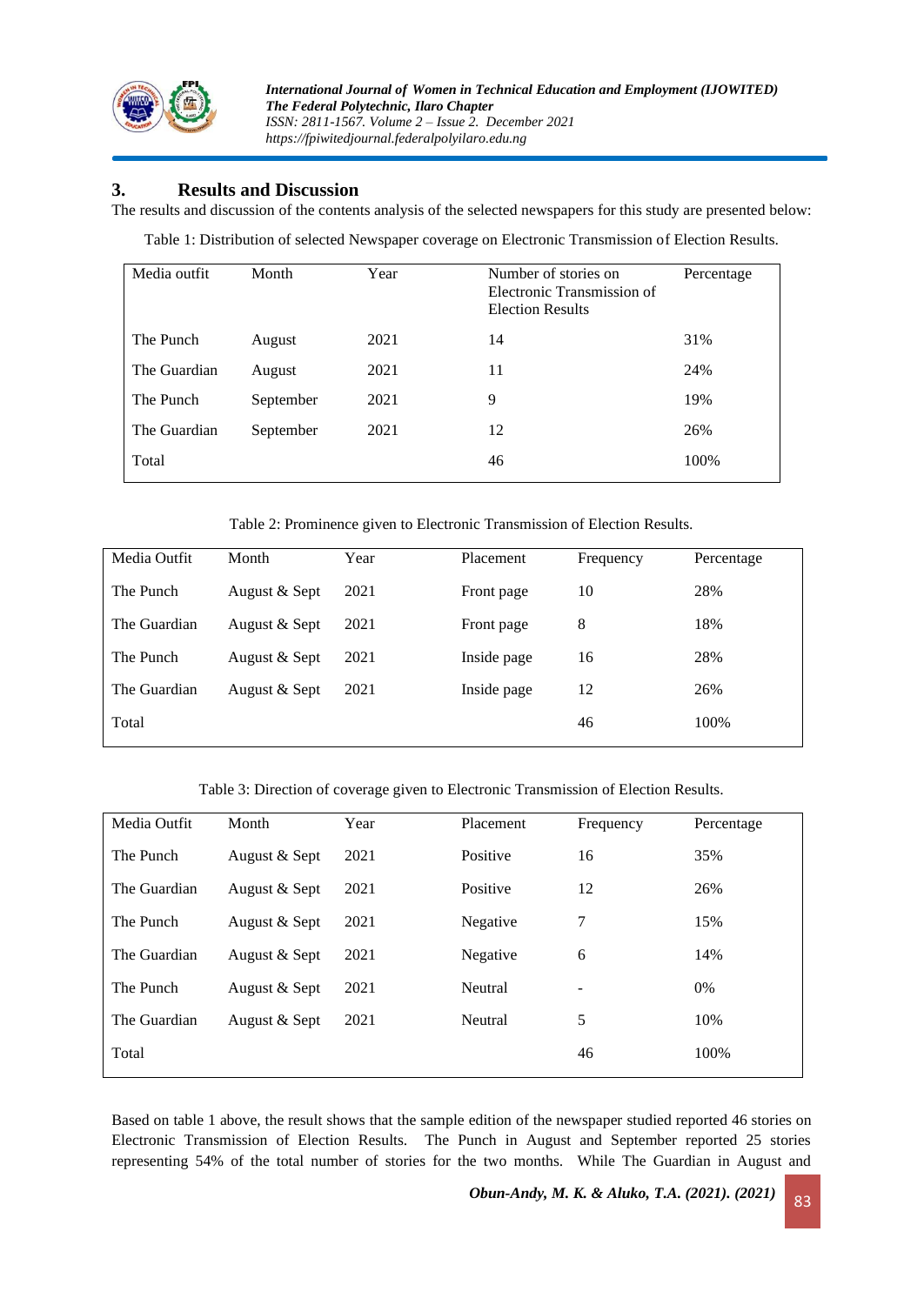

*International Journal of Women in Technical Education and Employment (IJOWITED) The Federal Polytechnic, Ilaro Chapter ISSN: 2811-1567. Volume 2 – Issue 2. December 2021 https://fpiwitedjournal.federalpolyilaro.edu.ng*

September reported 21 stories representing 46% of the total number of stories also reflecting for the two months. From the analysis above, it is evident that the Punch Newspaper reported more on Electronic Transmission of Election Results than the Guardian. This implies that there was poor coverage on the side of Guardian because the volume of coverage was not significant enough. The media are regarded as agenda setters and platforms for fighting all forms of issues including public policies, the media in this instance were expected to give full coverage of electronic transmission of election results but going by the results the coverage was seen as not adequate.

Based on the results, the study shows that the prominence that was given to the coverage of Electronic Transmission of Election Results was a little above average. It indicates that 54% of the stories were reported in the inside pages while 46% stories were reported in the front page. This implies that Electronic Transmission of Election Results stories were not given enough prominence. Newspapers accord prominence to a story by placing it on the front page among other things. Front page placement of a story is not only an indication of adjudged importance of the story by the newspaper, which invariably influences people's perception of such issue as being important, but also makes the story strategic for audience attention. The implication of this study is that the selected newspapers studied did not properly set agenda on the issue of Electronic Transmission of Election Results because from the findings, most of the stories on Electronic Transmission of Election Results were on the inside pages.

The result on table 3 above shows the direction of coverage given to Electronic Transmission of Election Results. Out of the 46 stories reported in the selected newspapers for the month of August and September 61% of the stories reported were in favour of Electronic Transmission of Election Results. While 28% were against and 1% were neutral. The implication of this study is that most of the reported stories were in support of electronic transmission of election results in Nigeria. The findings, therefore, revealed the direction of coverage given to Electronic Transmission of Election Results which subsequently led to the passage of the bill.

# **4. Conclusion and Recommendations**

Based on the analysis and interpretation of data collected in the selected newspapers, the following conclusion and recommendations were drawn that the media have essential roles to play in reaction to challenges of nation building. The media can do this by improving the awareness of these developmental concerns in society at large. The print media has no doubt helped in educating, informing, mobilizing and enlightening Nigerians on the issue of Electronic Transmission of Election Results but more still need to be done in terms of coverage on issues of importance. The prominence given to the reportage of Electronic Transmission of Election Results by the selected newspaper were not enough, therefore, the print media need to dedicate enough space for the coverage of Electronic Transmission of Election Results in Nigeria. Also based on the researcher findings the following recommendations were drawn: The media should always ensure that adequate information is made available to the public in time of critical issue like Electronic Transmission of Election Results. The media should rise up to their responsibilities in ensuring that they play a leading role by setting the agenda for the public. In the same vein, issues of importance should be more prominence and better informed to the public about the significance of such an issue and the consequences.

# **References**

ACE (2021). The Electoral Knowledge Network Retrieved 4th September 2021 from [https://aceproject.org/ace](https://aceproject.org/ace-en/topics/me/onePage)[en/topics/me/onePage](https://aceproject.org/ace-en/topics/me/onePage)

Adekunle, A. (2021). Why electronic transmission of poll results is now an issue Retrieved 7th September 2021 from [https://www.vanguardngr.com/2021/07/why-electronic-transmission-of-poll-results-is-now-an](https://www.vanguardngr.com/2021/07/why-electronic-transmission-of-poll-results-is-now-an-issue/)[issue/](https://www.vanguardngr.com/2021/07/why-electronic-transmission-of-poll-results-is-now-an-issue/)